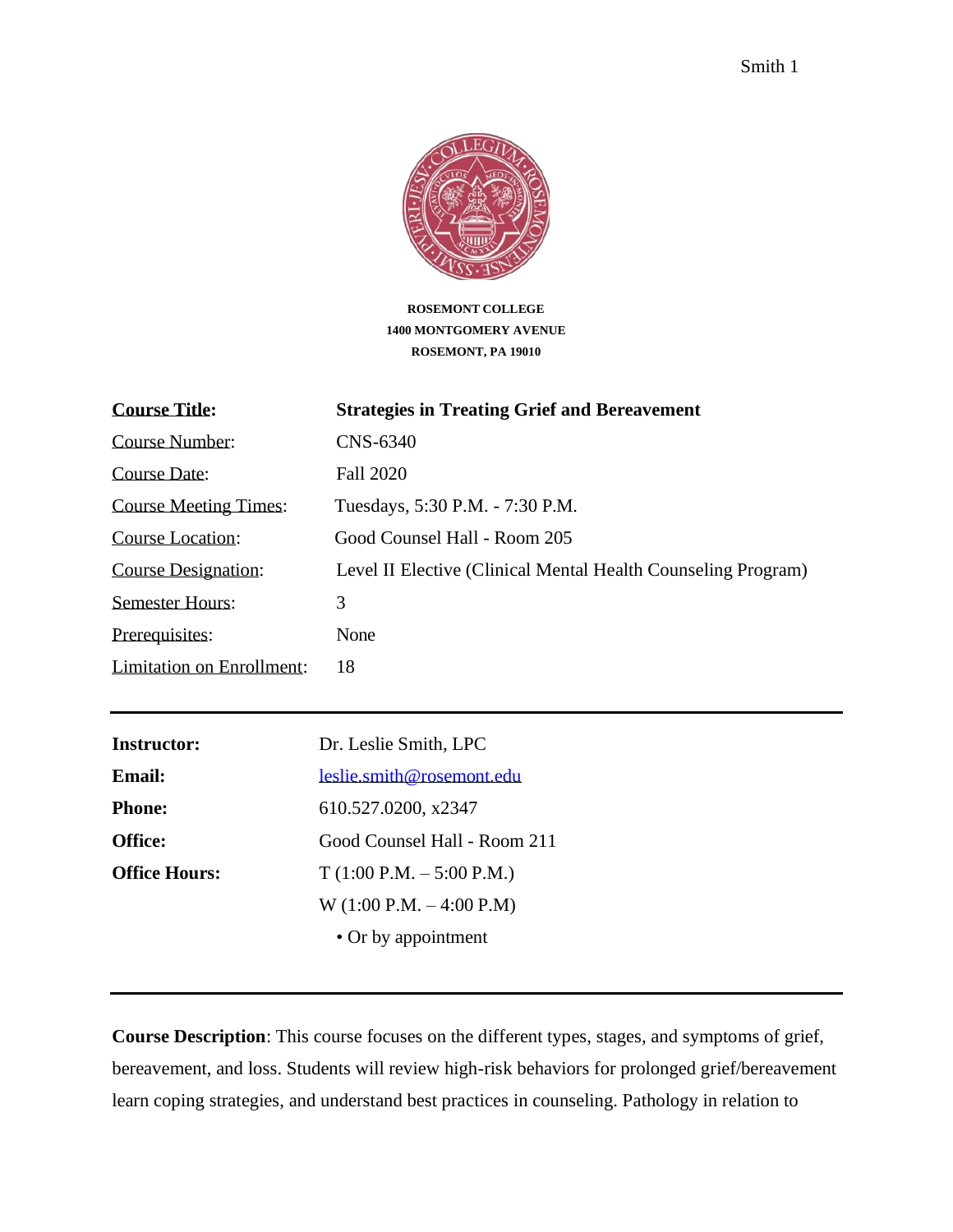grief, bereavement, and loss will be explored as well as grief and loss through the lens of divorce, disability, and infertility. Community resources and support systems for grief and loss will be emphasized from a cultural perspective and students will assess their own self-awareness towards their experience of grief and loss.

**Rosemont Mission Statement**: Rosemont College is a community of lifelong learners dedicated to academic excellence and fostering joy in the pursuit of knowledge. Rosemont College seeks to develop in all members of the community open and critical minds, the ability to make reasoned moral decisions, and a sense of responsibility to serve others in our global society. Rooted in Catholicism, Rosemont welcomes all faiths and is guided by the educational principles of Cornelia Connelly and the Society of the Holy Child Jesus to meet the needs of the time. Rosemont College values trust in and reverence for the dignity of each person, diversity with a commitment to building an intercultural community, persistence and courage in promoting justice with compassion, and care for the Earth as our common home.

**Professional Performance Evaluation:** Rosemont College has identified five professional dispositions that relate to the goals of the Graduate Counseling program. Faculty members will evaluate each student on their professional dispositions during each course at the conclusion of the semester using the Professional Performance Evaluation Form.

1. **Flexibility/Openness:** Open willingness to different perspectives; Flexible to new demands, the environment, and accept necessary changes; Search for peer opinions, accept constructive feedback, and incorporate feedback from peers

2. **Collaboration:** Accept mistakes, avoid blame, apply feedback toward growth, and monitor self for professionalism; Reach consensus, initiate compromise, and show concern for group goals; Invite feedback, incorporate supervisory feedback, and give feedback

3. **Awareness:** Awareness of own impact on others; Ability to deal with conflict; ability to express feelings effectively and appropriately; Understand and demonstrate multicultural concerns and social justice. Identification of biases and prejudices of self and society.

4. **Initiative and Motivation:** Met or exceed all of the class requirements, showed creativity; Adhere to school and SPGS policies; Proficient graduate level oral and written skills

5. **Responsibility:** Maintain professional boundaries, sensitive to diversity, safeguard confidentiality, Dedication to Counseling Profession; Attend and adhere to Ethical Standards

This syllabus is provided to you as a means of conveying what you should expect from this course. It outlines the responsibilities of the instructor in conducting the class – the course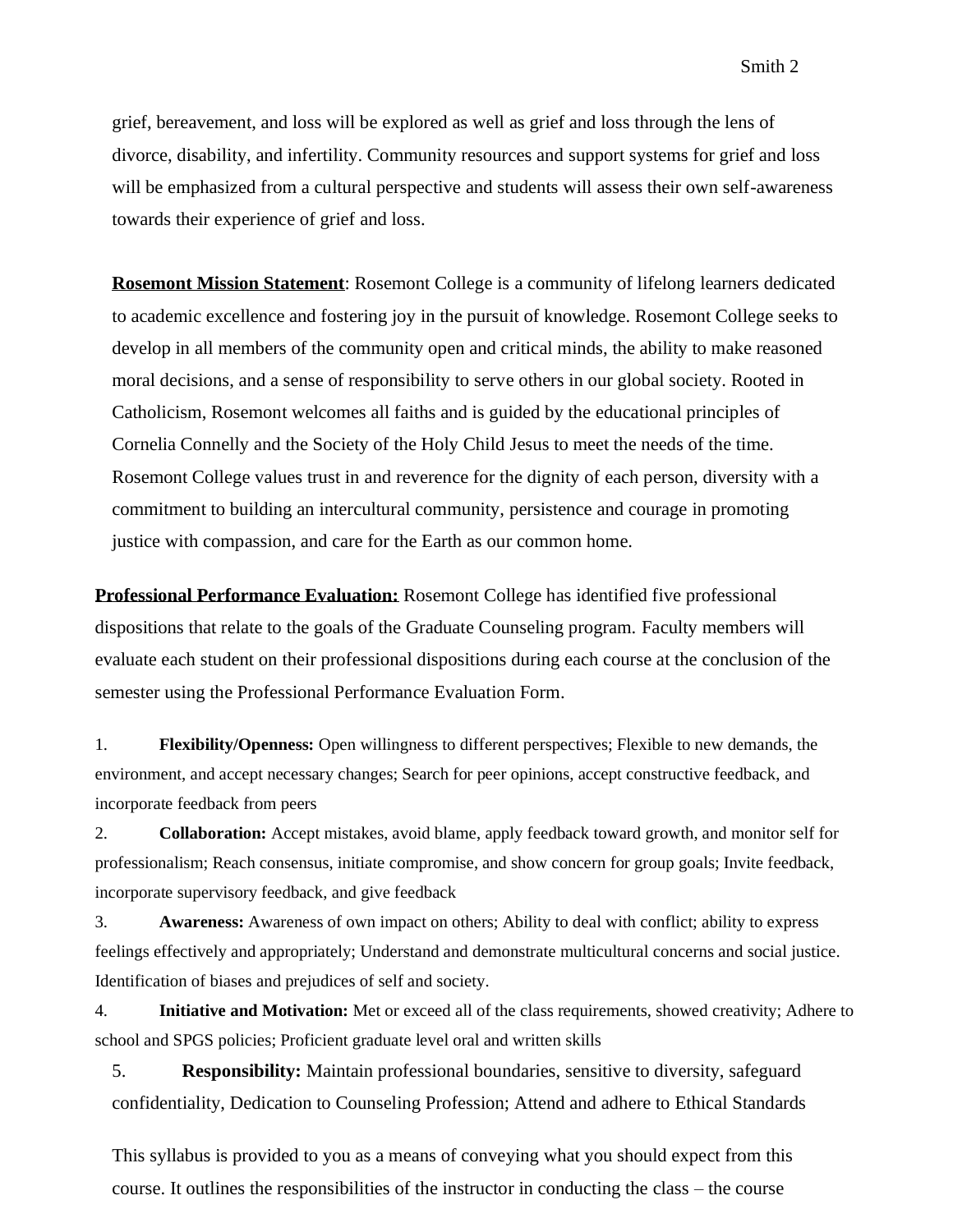content, planned scheduled of classes and assignments, grade components, and method(s) of grading. It also outlines your responsibilities as a part of this class. By remaining in this class, you indicate your acceptance of your responsibilities as a student and agree to the terms specified in the syllabus.

**Note**: The instructor reserves the right to adjust the course schedule and content during the semester in order to accurately reflect the progress being made by the class. This may result in modifications to assignment and exam due dates and/or course content.

## **I. Student Learning Outcomes**

Upon completion of this course, students will be able to:

- **A.** Differentiate among the diagnostic symptomatology associated with variations of grief, loss, and bereavement for effective assessment, treatment, and intervention
- **B.** Identify types, stages, and symptoms of grief and loss, including contributing environmental, cultural and mental health factors
- **C.** Understand how individuals of different developmental levels and cultural backgrounds may experience and express thoughts and feelings of grief and loss as well as potential methods of coping
- **D.** Comprehend how grief, bereavement, and loss impacts individuals experiencing or at-risk of experiencing mental health conditions, specifically prolonged grief or bereavement and suicide
- **E.** Apply knowledge of counselor characteristics and behaviors within individual counseling settings and groups counseling settings for individuals experiencing grief and loss, including an awareness of self-care techniques and compassion fatigue
- **F.** Research and examine appropriate evidenced-based strategies for working with individuals experiencing grief and loss to assist in promoting a healthy lifestyle and implement modern-day practices

## **II. Course Content**

- 1. Understanding Death, Dying, and Bereavement
	- a. The Biological Approach
	- b. The Psychological Approach
	- c. The Philosophical Approach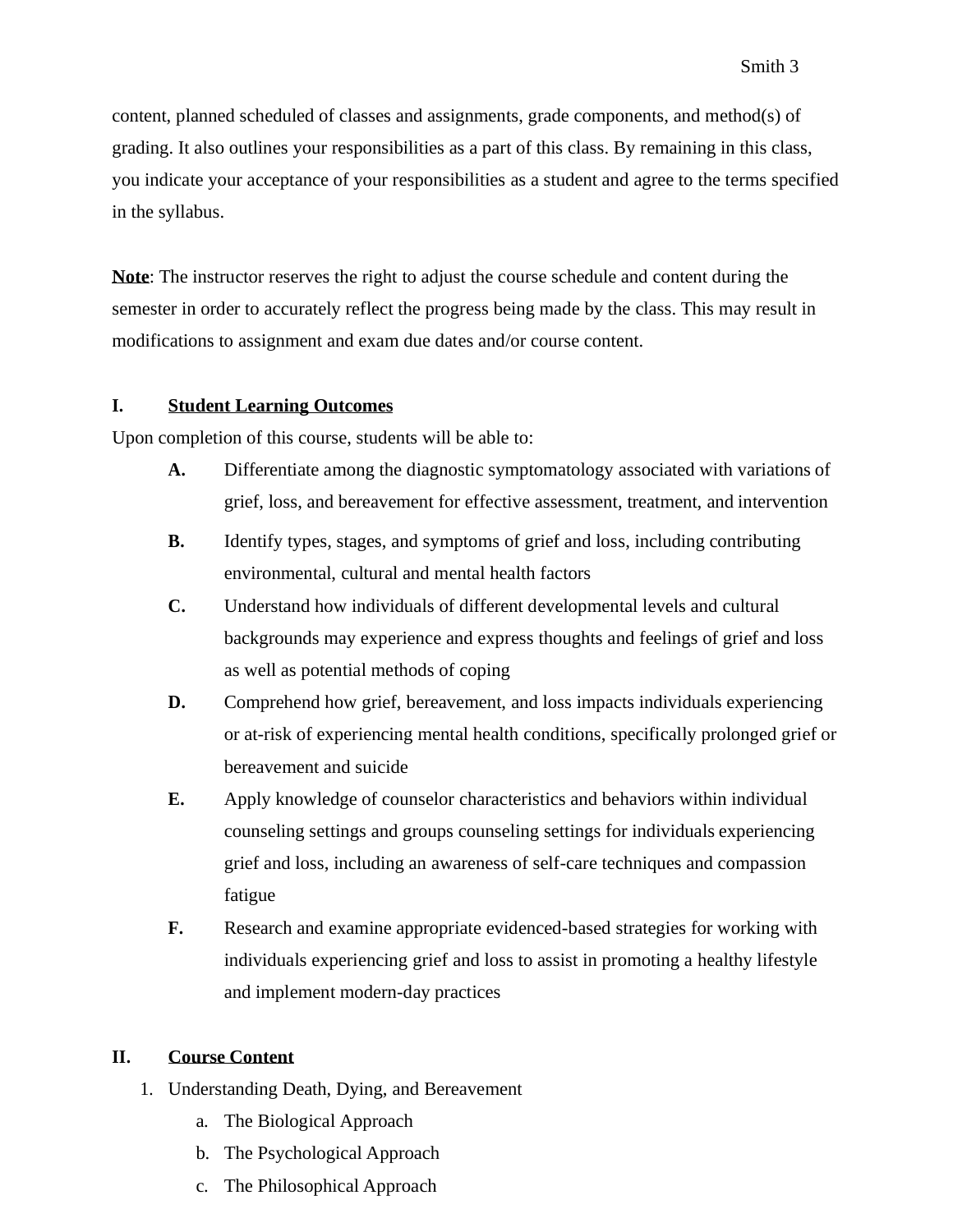- d. The Anthropological Approach
- e. The Sociological Approach
- 2. Multicultural Experience of Death
	- a. Fear of Death
	- b. Celebration of Life
	- c. Rituals and Traditions
	- d. Spirituality and Religion
- 3. Developmental Response to Death
	- a. Childhood
		- i. Level of Understanding
		- ii. Explaining Death
		- iii. Effective Coping
	- b. Adolescence
		- i. Influential Factors
		- ii. Communicating about Death
		- iii. Effective Coping
	- c. Adulthood
		- i. Reflection and Acceptance
		- ii. Personal Growth
		- iii. Effective Coping
	- d. Older Adulthood
		- i. Reflecting on Life and Accomplishments
		- ii. Comfort Level with the Idea of Death
		- iii. Making Arrangements
- 4. Interpersonal Interactions
	- a. Medical Personnel
	- b. Family
	- c. Friends
	- d. Stressors Associated with Dying Process
- 5. Suicide and Traumatic Death
	- a. Social Factors
	- b. Perspectives on Suicide
	- c. Suicide through the Life Cycle
	- d. Warning Signs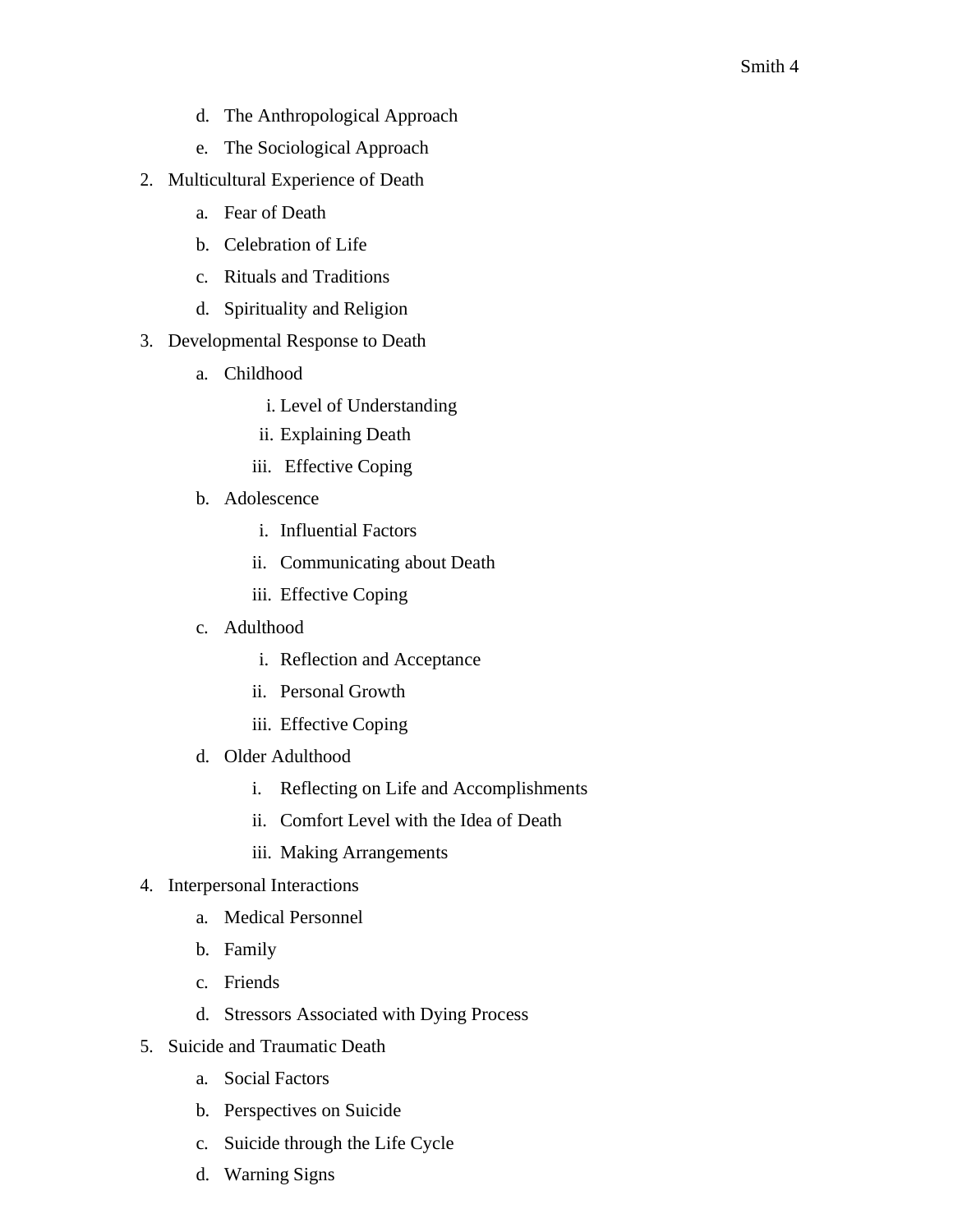- e. Forms of Sudden Death
- 6. Coping with Loss
	- a. Normal and Abnormal Grief
	- b. Kubler Ross Stages of Grief
	- c. Models of Grief and Loss
	- d. Prolonged Grief
	- e. Tasks of Mourning
	- f. Abstract Forms of Loss
	- g. Physical Forms of Loss
	- h. Divorce in the Family
- 7. Grieving throughout the Life Cycle
	- a. Loss of a Child
	- b. Loss of a Parent
	- c. Loss of a Significant Other
	- d. Modern-Day Experience
- 8. Research Perspectives on Grief, Loss, and Bereavement
	- a. Contemporary Approaches
	- b. Best Practices
	- c. Forms of Assessment
	- d. Subjective Experience of the Individual
	- e. Engaging Multicultural Populations
	- f. Engaging Developmental Levels
- 9. Personal Experiences and Limitations
	- a. Comfort Level in the Counseling Setting
	- b. Self-Care
	- c. Parallel Processing
	- d. Unresolved Thoughts and Feelings
	- e. Self-Blame

## **III. Methods of Instruction**

- **A.** Lecture and discussion
- **B.** Course readings
- **C.** Peer processing
- **D.** Audio visual presentations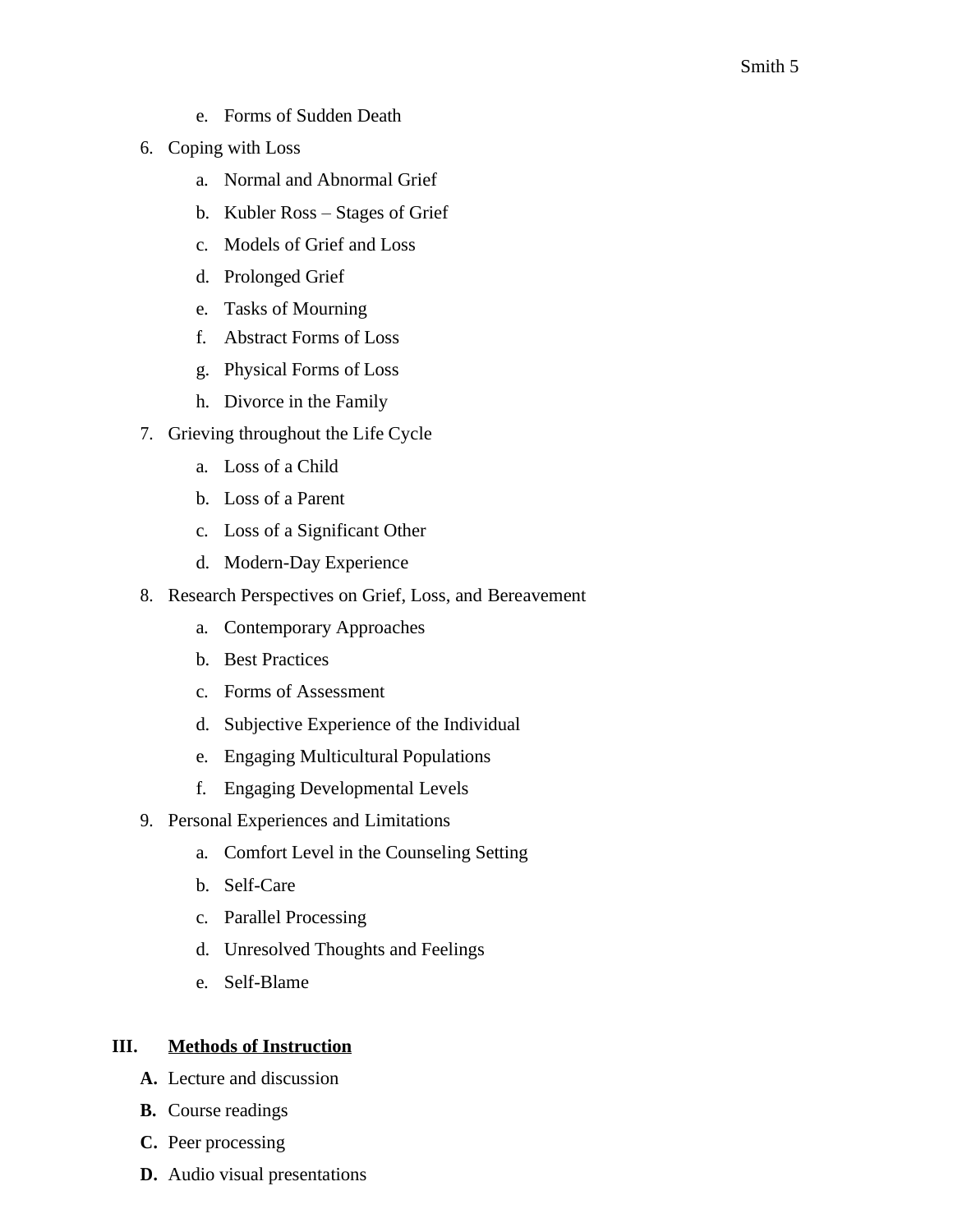## **E.** Case studies

### **IV. Methods of Assessment**

| <b>Assessment</b>                | <b>Points</b>     |
|----------------------------------|-------------------|
| A .Student Generated Questions   | 10-Points         |
| B. Discussion Forum Postings (3) | 15-Points         |
| C. Grief and Loss Perspective    | 20- Points        |
| D. Loss Timeline                 | 25-Points         |
| E. Media Project Choice          | 30-Points         |
| <b>Total</b>                     | <b>100-Points</b> |

A. **Student Generated Questions:** From Weeks 4 – 13, one student will be assigned the responsibility of developing 5-questions to pose to peers at the start of the class based on the reading(s) for the week. Students should develop questions that are clear, concise, and make quality connections to the assigned reading(s). Questions can be developed in the following formats: multiple choice, true-false, or short answer. Students will pose the questions to peers at the start of the class session and review the responses after peers submit responses.

**Total Points**: 10-Points

**Student Learning Outcomes**: A - F

B. **Discussion Forum Postings (3):** Students will work in groups of three to select three different articles included within the Dickinson and Leming textbook – Annual Edition Book. Each student will read the selected article and post a response to Canvas through a discussion forum. Within the discussion forum posting students should discuss the key points from the article, personal insights gained from the article, and pose a question to your peers in relation to thoughts developed from reading the article. Students must read the discussion forum postings of the two assigned peers in the group and respond to the question posted for each peer.

**Total Points**: 15- Points

**Student Learning Outcomes**: A, C, D, F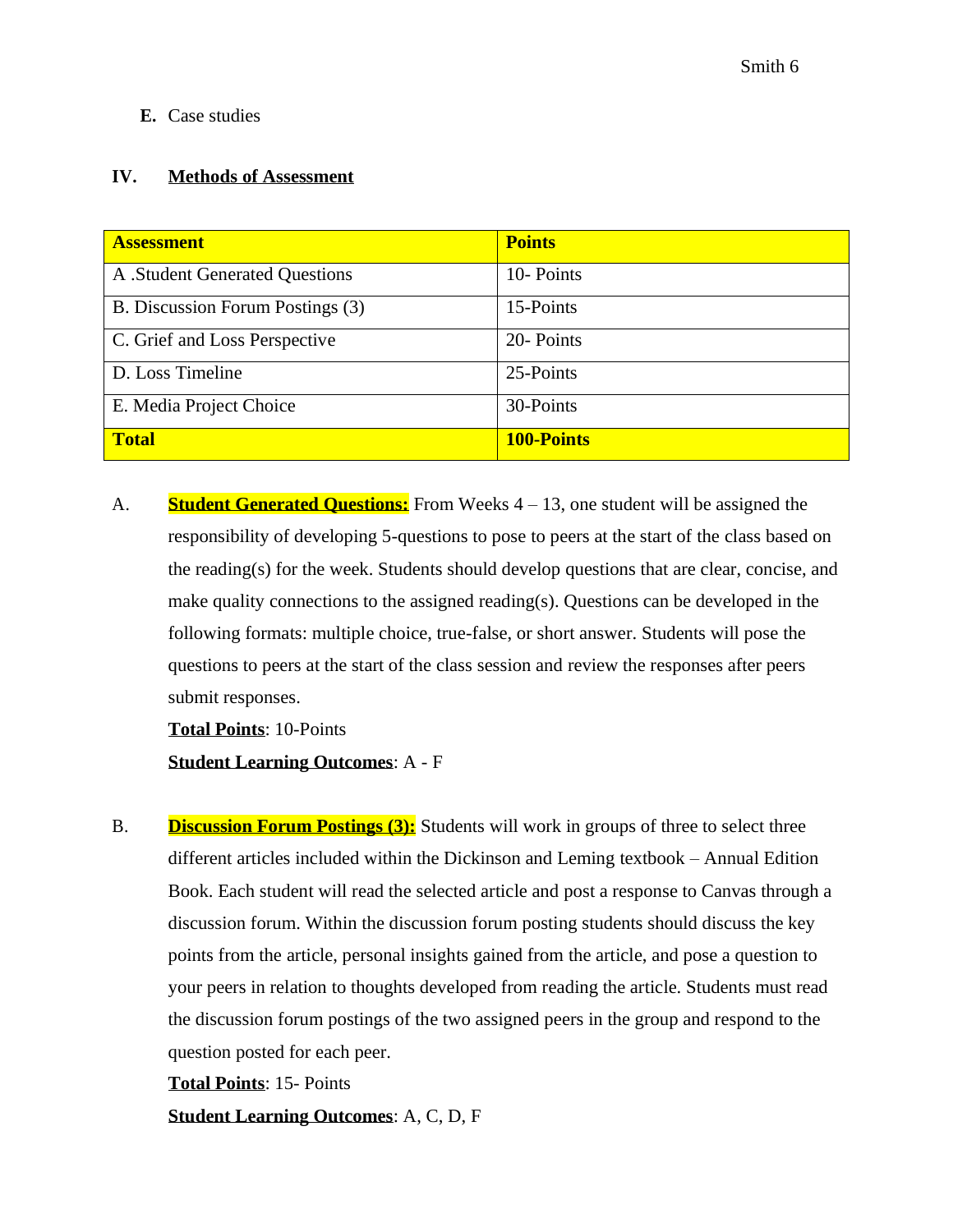- C. **Grief and Loss Perspective**: Students will choose an individual who functions within a professional that frequently interacts with individual experience grief and loss. Such professions include but are not limited to the following:
	- a. Nurses and Doctors
	- b. Funeral Home Directors
	- c. Coroners and Medical Examiners
	- d. Religious Leaders
	- e. Lawyer
	- f. Emergency Responders
	- g. Grief Counselors

Students will select an individual that functions within one of the professions above, or a similarly related profession, for interview. Students will develop a list of 10-15 questions relating to the topics discussed within class sessions. The questions and interviewee will need to be approved by the instructor prior to the interview. Through these questions students will gain a varying perspective on grief and loss from the lens of another professional. Students should engage their interviewee in questions about the following such areas:

- a. Personal perspective on death and loss
- b. How their profession assists individuals in the grieving process
- c. Variations in individual response to grief, i.e. multicultural, developmental, etc.
- d. Matters of self-care

After the interview students will write a 3-4 page paper that reviews the content of the interview. Students should think critically about the content of the interview and how responses relate to subject matter discussed within he course (APA Formatting), i.e. how do you integrate the interviewee's thoughts with concepts from the course? Students should discuss how the interviewee's profession may influence their perspective on grief and loss and how these ideas could be incorporated into an effective counseling approach with future clients.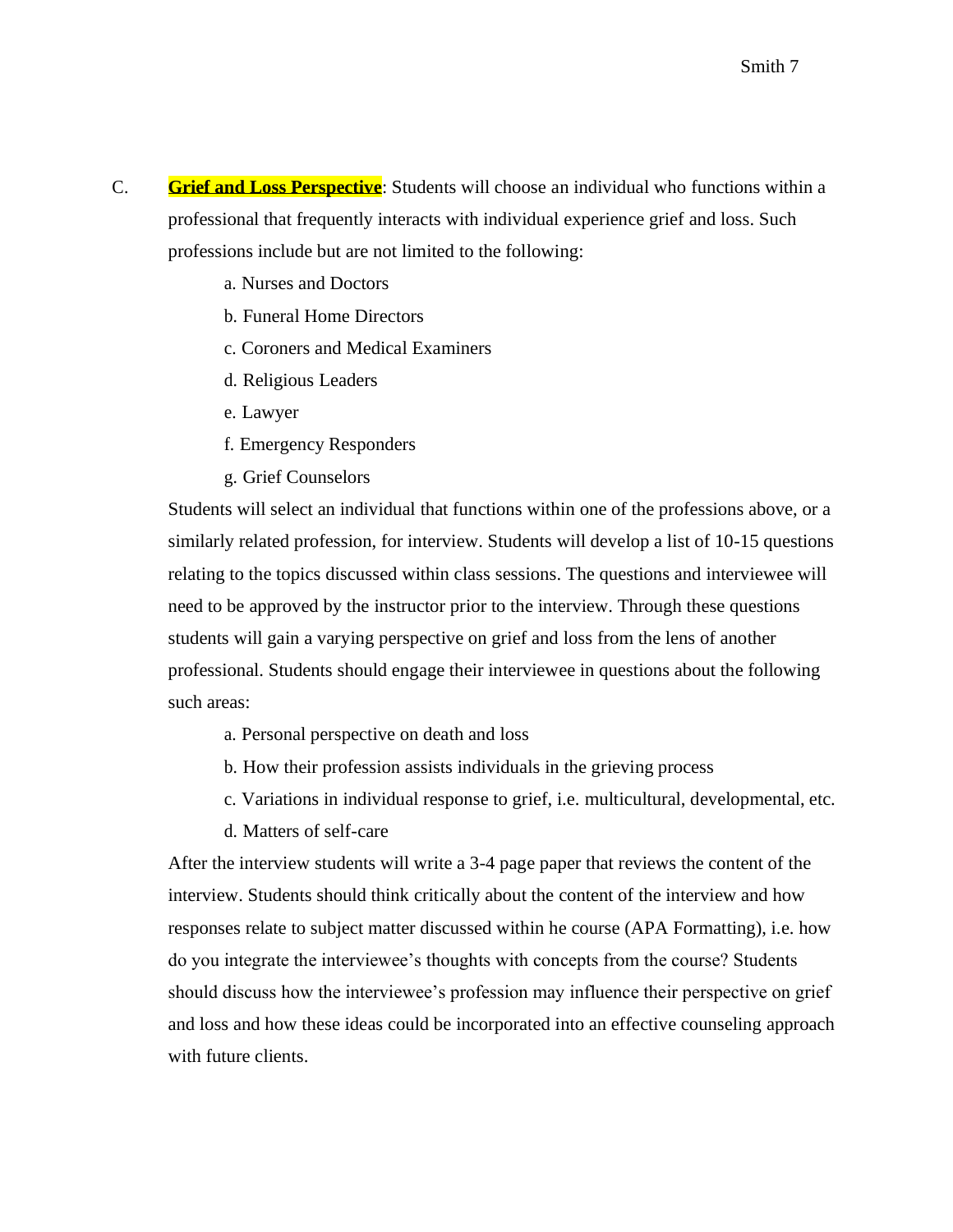# **Total Points**: 20-Points **Student Learning Outcomes**: B, D, E, F

D. **Loss Timeline:** Students will construct a timeline of loss throughout the lifespan. Prior to choosing a specific option below, please note that grief and loss does not only pertain to the death of a loved one. Grief and loss can be experienced from the loss of a romantic relationship, a physical or intellectual ability, a professional role, or highly valued item, i.e. home or heirloom. Students are encouraged to be creative in the manner in which the timeline is constructed, i.e. outline, pictures, presentation, etc. Students must include a short description of the type of loss including such information, age experience, relationship to person, brief description of event. Should the assignment create any stress or difficulty, please communicate your thoughts to the instructor so that concerns may be addressed.

Once the personal timeline has been constructed, students will identity two specific instances of loss included within the timeline that created the most personal impact. Students will provide greater depth to these two experiences within a 4-5 page paper that includes the following:

- o Grieving Process:
	- Describe your response to the loss in terms of thoughts, feelings, and behaviors.
	- How did others respond to you and the loss?
	- Do you feel there is any 'unfinished business' associated with any of these losses? If so, which ones and how might 'closure' be obtained?
	- In retrospect, can you think of anything you didn't have at the time of the loss and shortly after that would have helped to lessen your grief?
- o Rituals:
	- What rituals were used to deal with this loss?
	- Were they culturally specific?
	- Spiritual in nature?
	- Did you notice any rituals that were gender specific [describe]?
- o Summary: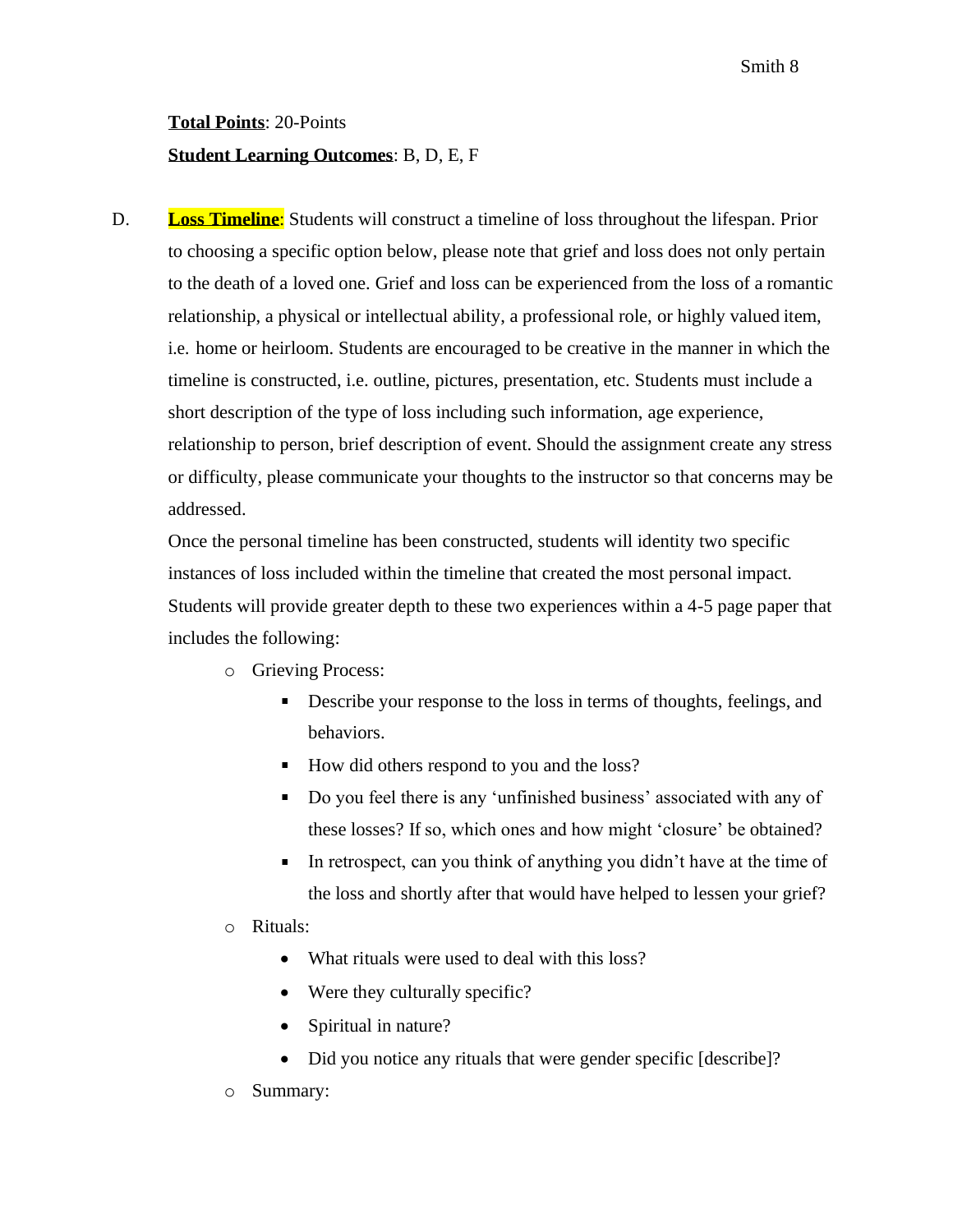- What impact did these losses have on your life and why?
- How could these losses impact your ability to work with others in the field of counseling?

Students must consider how these personal events and experiences relate to key concepts discussed within the course. Students should demonstrate these connections by references the course textbook and scholarly articles (APA Formatting).

**Total Points**: 25 Points

#### **Student Learning Outcomes**: B, C, D

F. **Media Project Choice:** Students will choose one of the three options below to analyze how grief and loss is portrayed and understood within media outlets – books, movies, television, poetry, and music. Prior to choosing a specific option below, please note that grief and loss does not only pertain to the death of a loved one. Grief and loss can be experienced from the loss of a romantic relationship, a physical or intellectual ability, a professional role, or highly valued item, i.e. home or heirloom. Students will be required to connect course concepts to the media outlet being reviewed as well as scholarly research (APA Formatting). Students will discuss how the project could strengthen personal counselor identity and what counseling techniques could be implemented with clients in coping with grief and loss in the future. Students will formulate thoughts and ideas from reviewing the media outlet and reflecting on their professional identity within a 5-7 page paper.

#### **• Option A: Book Review**

Identify 5 children's books that focus on the topic of grief and loss. Students would best be served to find books published at various time periods so that comparisons and differences can be analyzed across time periods. Compare and contrast what forms of loss are included within the books and how the individual addressed thoughts and feelings associated with grief and loss. Include multicultural and developmental considerations within the response as well as potential areas of improvement for intervention.

**• Option B: Movie/Television Review**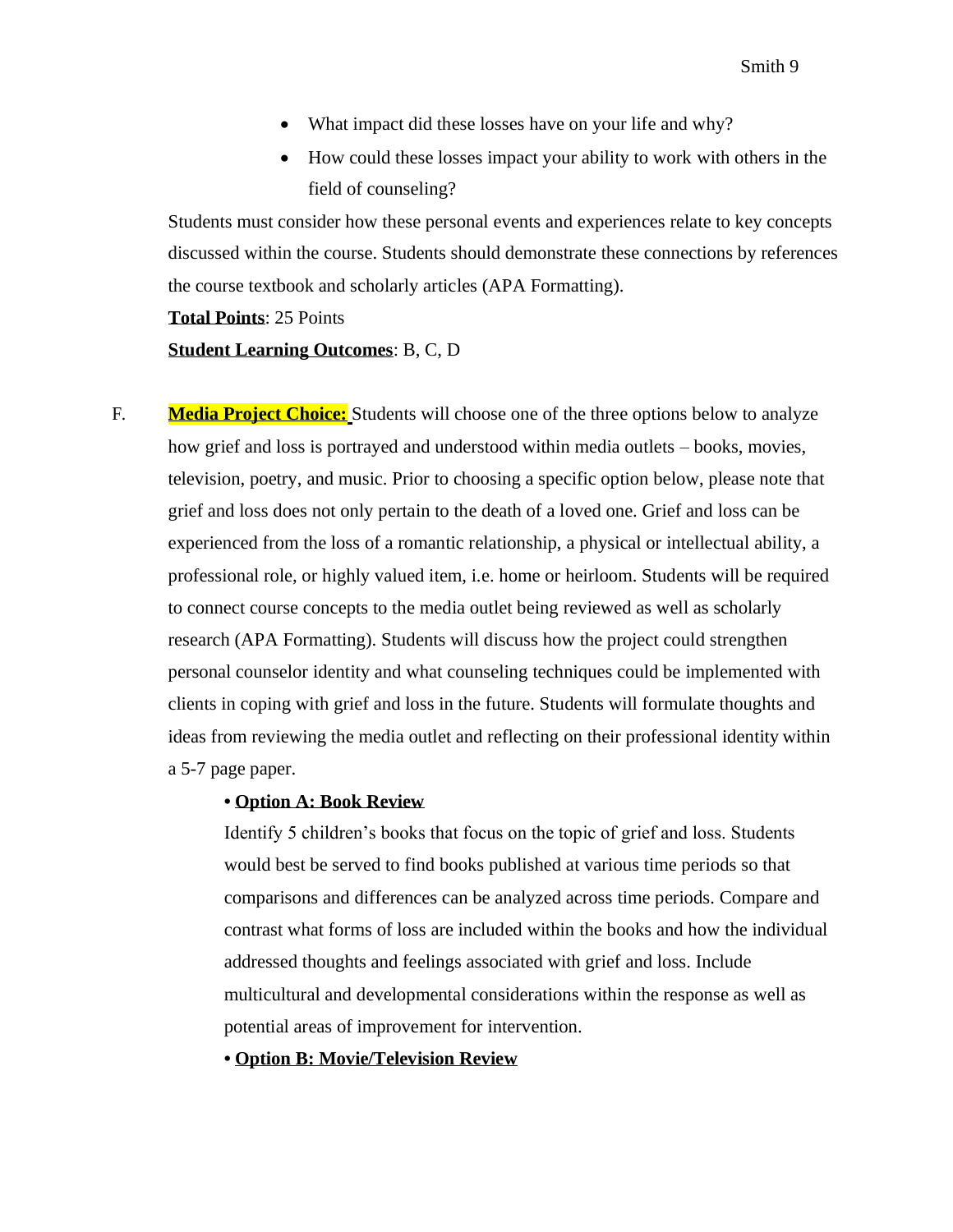Identify 2 different movies or 3 different television shows that focus on the topic of grief and loss. Consider how greater depth may be incorporated within the paper by choosing characters from movies or television shows of different developmental, racial, or ethnic backgrounds. Compare and contrast what forms of loss are depicted within the films or television shows and how the individual addressed thoughts and feelings associated with grief and loss. Include any misconceptions or generalizations illustrated as well as what could be improved and why.

#### **• Option C: Music/Poetry Review**

Identify 5 songs OR forms of poetry that focus on the topic of grief and loss. Students would best be served to find songs or poetry released/published at various time periods so that comparisons and differences can be analyzed across time periods. Consider how greater depth may be incorporated within the paper by choosing various genres of music or poetry. Compare and contrast what forms of loss are included within the songs or poetry and how the individual addressed thoughts and feelings associated with grief and loss. Include multicultural considerations within the response as well as how the song or poetry impacts the audience.

## **Total Points**: 30-Points **Student Learning Outcomes**: A, B, C, D, F

#### **V. Final Grade Scale**

**Note**: All students in the Graduate Counseling Program MUST receive a grade of **"B" or higher.** If a student fails to do so, **he or she must repeat the course before continuing in the program.**

Please see the SGPS Academic Catalog or Graduate Counseling Student Handbook for additional information about course grades and academic integrity:

SGPS Academic Catalog

Graduate Counseling Student Handbook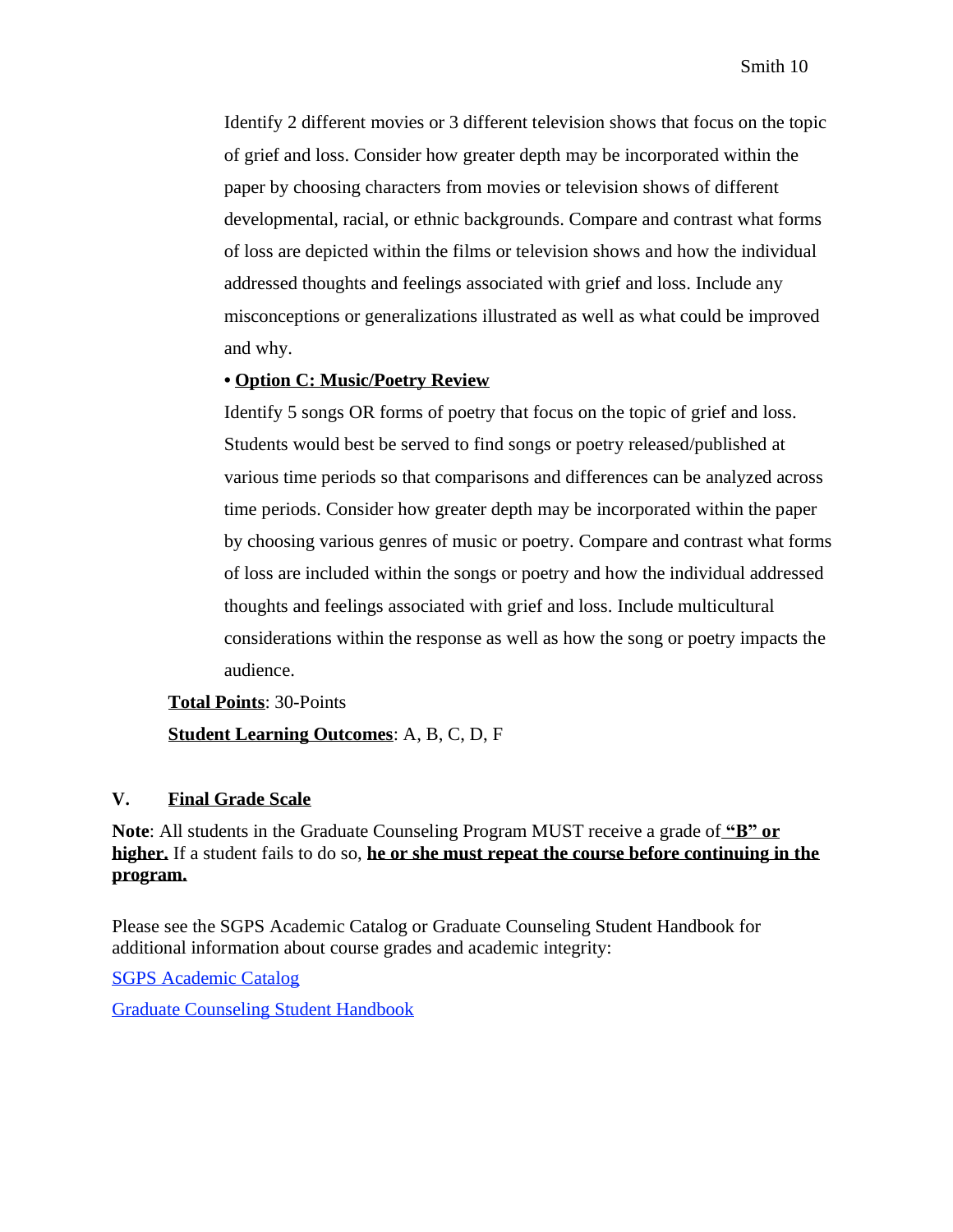| A      | $100 - 93$   |
|--------|--------------|
| $A -$  | $90 - 92$    |
| $B+$   | $87 - 89$    |
| B      | $83 - 86$    |
| $*B-$  | $80 - 82$    |
| $*C+$  | $77 - 79$    |
| $C^*C$ | $73 - 76$    |
| $*C-$  | $70 - 72$    |
| *F     | 70 and Below |

Students are responsible for understanding and will be held accountable for the information on the following topics that can be found within the Academic Catalog.

**Attendance Policy**: Timely, consistent attendance in class has been shown to have a direct correlation to student performance. Missing classes causes students to fall behind in the course material. The policy for this class is that undocumented absences and tardy attendance are unacceptable. Absences are permitted only in cases of illness or other legitimate causes (family emergency, death in the family, etc.). In cases of a documented absence from a class, the student will have both the opportunity and responsibility to make up all class work missed.

Students are allowed documented absences equivalent to one week of classes for any course in which they are enrolled. This course meets for 13-class sessions. Therefore, you will only be permitted to miss 1-class session over the semester without absences impacting your final grade. Absences are counted from the first day of class.

Entering the class late or leaving the room during class interrupts the classwork in progress and is disruptive to the learning process for students who are trying to learn. Serious tardiness or leaving class sessions frequently may impact your final grade for the course.

**Academic Integrity:** Academic integrity is important to the intellectual climate at Rosemont College. Violations of academic integrity cannot be tolerated and may result in the student's failure in a course and/or suspension or expulsion from Rosemont College. Academic dishonesty includes but is not limited to: plagiarism; fabrication of data, information, or citations; multiple submissions of the same work in different courses; and cheating on exams or assignments. Cheating of any kind WILL result in a zero on the work in question and a letter grade reduction in the course grade after the student's grade is calculated using the zero on the work in question. At the instructor's discretion, it may also result in failing the course and/or reporting of the incident to the administration for further action.

**Class Assignments***:* Assignments that are not completed by the stated deadline will not be accepted. The submission of assignments that are late due to legitimate medical reasons or other extraordinary circumstances will be considered. Such circumstances must be supported by written documentation from an acceptable third party.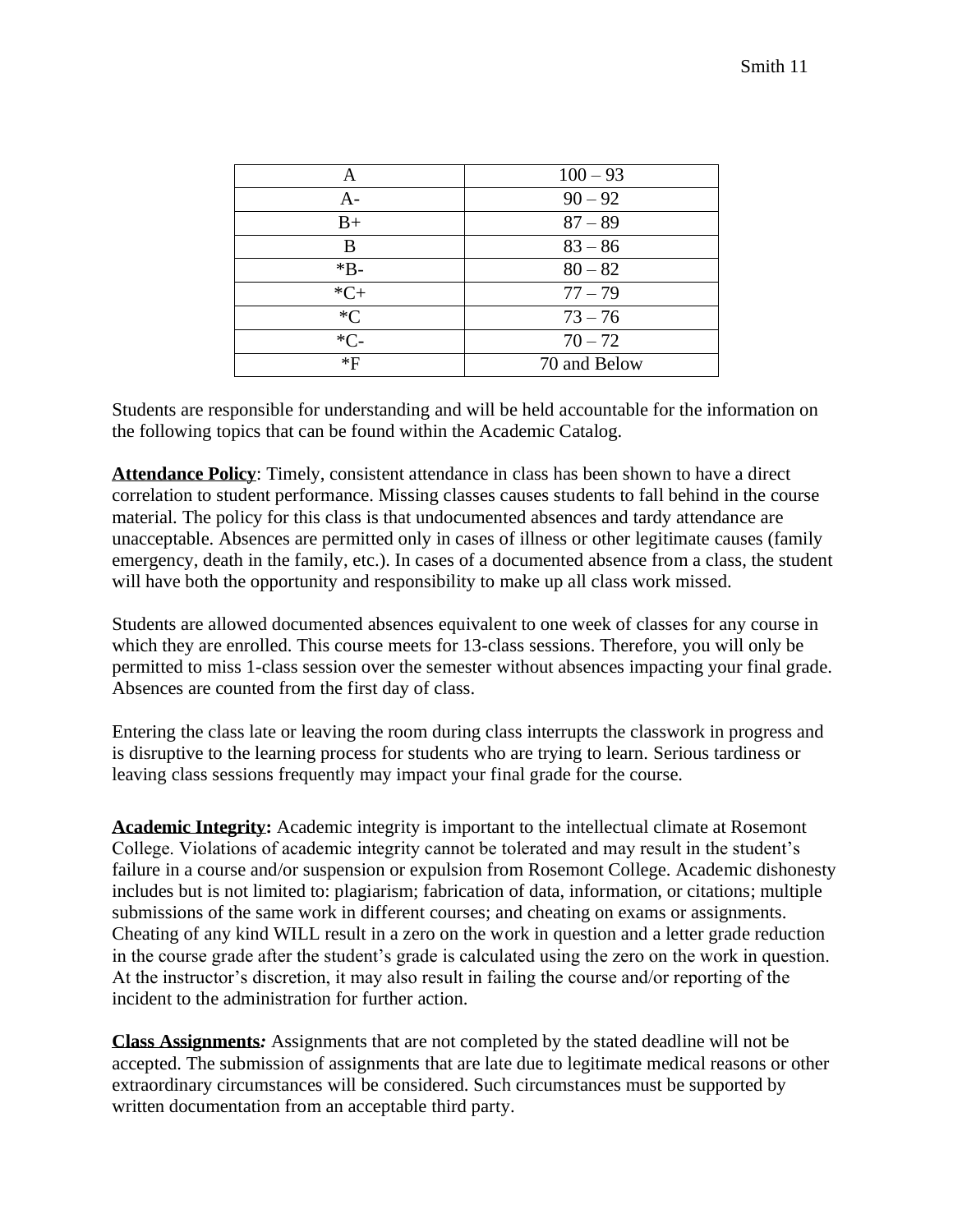**Communications:** Changes in schedules, assignments, guidance, etc. will be communicated only to your Rosemont e-mail address. E-mail is the preferred way to communicate with the instructor and must be sent to the e-mail address listed on the front of this syllabus.

**Disability Statement:** If you have been approved for accommodations under ADA/504, please speak with the professor outside of class so that it is certain that all accommodations are provided promptly and completely. If you have not yet been approved for accommodations under ADA/504, but believe you might be entitled to them, please contact the Dean of Students in the Student Life Office at extension 2400 immediately. It would also be wise to speak with your professor, since temporary arrangements may be made under certain circumstances.

**Student Concerns***:* Students who have any course-related concerns should talk directly with their faculty member prior to the next class meeting. If a mutually acceptable resolution cannot be achieved, the student is advised to follow the procedures outlined in the appropriate Student Handbook.

**Cell Phone Use:** In order to be able to receive campus-wide safety or weather alerts, cell phones may be left on vibrate only during class. Absent prior permission from the instructor, students may not acknowledge other messages or phone calls nor may they ever send or received text messages during class. Please keep your phone hidden from the class and on vibrate only. Cell phones should not be used for Internet purposes unless related to class assignments and instruction.

**Use of Laptops or Other Electronic Devices:** The use of personal laptops and other electronic devices during class sessions is strongly encouraged for the purposes of researching course material and engaging in classroom discussion. Students should not use their personal laptops for any other purposes during any class session. Failure to abide by this policy may impact your final grade.

The use of personal cell phones during class session is strongly discouraged. If you experience an emergency situation please communicate the potential to receive a phone call during the class session at the start of class. You will be permitted to step outside the classroom to receive your call. Please do your best not to disturb the learning process in the classroom.

**Recording Lectures:** Neither video nor audio recording may be made of any lecture in this course without the express consent of the instructor.

**Inclement Weather:** The Rosemont "snow number" is Montgomery County 342. Announcements of closings are also posted on the website and placed on the main college number, 610-527-0200. Students are encouraged to register their cell phone or email address to e2Camplus on the iWay for cancellation notices.

**Course Website:** Information for this course, including, but not limited to, an electronic copy of this syllabus, is available through the course website located in the Rosemont College online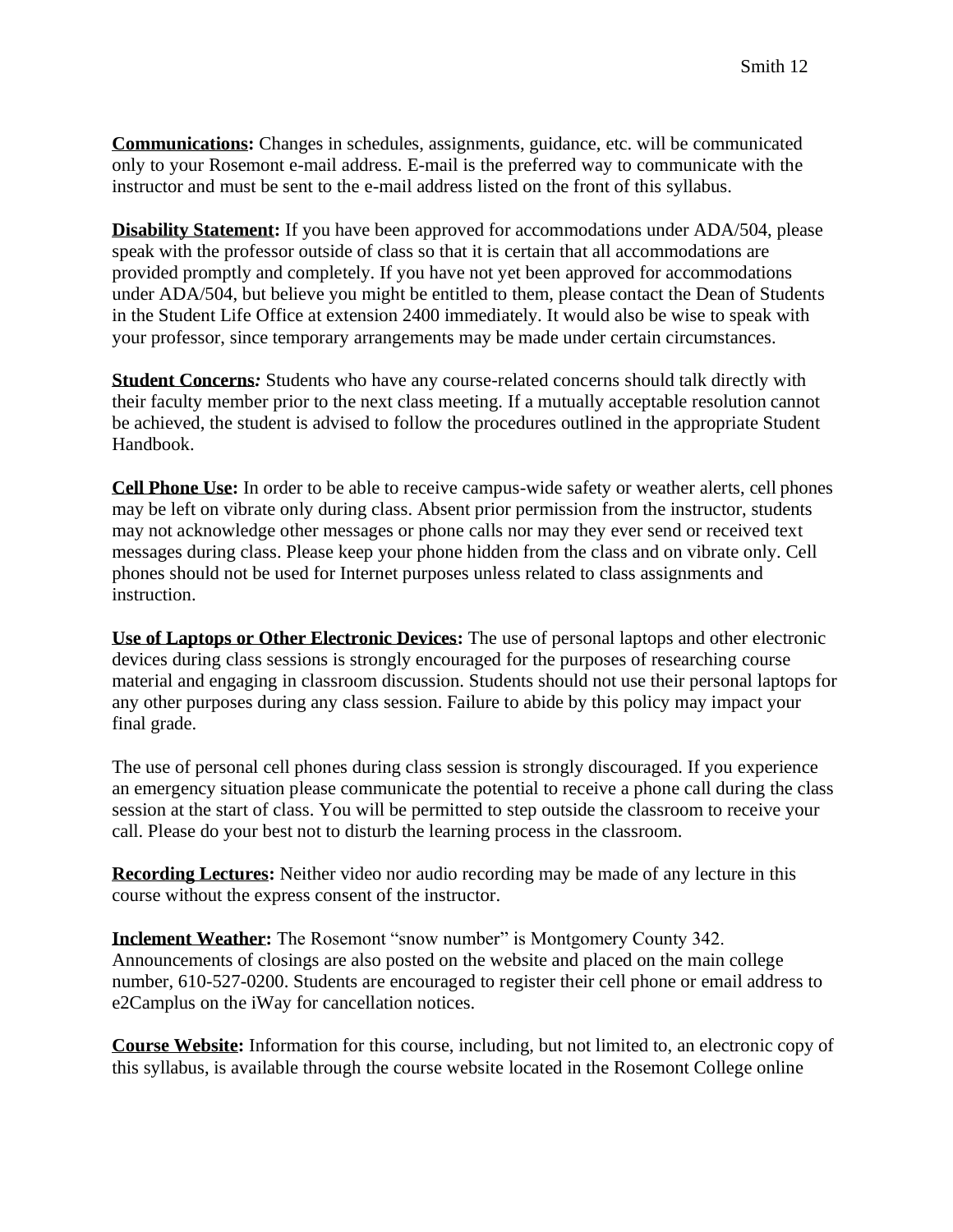learning portal (Canvas) located at <https://rosemont.instructure.com/login/canvas>. See your instructor if you have questions about accessing the course website.

**Submitting Papers Electronically:** Writing assignments for this course are to be submitted electronically via the course website.

## **Rosemont College 2018-2019 Graduate Academic Calendar**:

[https://rosemont.edu/\\_resources/site-pdfs/registrar/2018-2019\\_sgps\\_academic\\_calendar.pdf](https://rosemont.edu/_resources/site-pdfs/registrar/2018-2019_sgps_academic_calendar.pdf)

## **VI. Required Textbook and Equipment**

Dickinson, G. & Leming, M. (2014). *Annual editions: Dying, death, and bereavement (14th ed.).* New York, NY: McGraw-Hill.

Leming, M. & Dickinson, G. (2016). *Understanding dying, death, and bereavement (8th ed.).* Belmont, CA: Wadsworth, Cengage Learning

## **VII. Tentative Course Schedule**

| <b>Date</b> | <b>Topics/Activities</b>                     | <b>Assignments Due</b>               |
|-------------|----------------------------------------------|--------------------------------------|
|             |                                              |                                      |
| Week 1:     | <b>Chapter 1: Studying Dying, Death, and</b> |                                      |
|             | <b>Bereavement</b>                           |                                      |
| 09/04/2018  | #4 Blank's "Technology and Death Policy:     |                                      |
|             | Redefining Death"                            |                                      |
|             | #6 Brock's "How Much Is More Life            |                                      |
|             | Worth?"                                      |                                      |
|             |                                              |                                      |
|             |                                              |                                      |
| Week 2:     | <b>Chapter 2: The American Experience of</b> |                                      |
|             | <b>Death</b>                                 |                                      |
| 09/11/2018  | #1 Jennings's "Finding Better Ways to Die"   |                                      |
|             | #13 Cohen & Kass's "Cast Me Not Off in       |                                      |
|             | Old Age"                                     |                                      |
|             |                                              |                                      |
|             |                                              |                                      |
| Week 3:     | <b>Chapter 3: Growing Up with Death</b>      | <b>Student Generated Questions</b>   |
|             | #9 Jalongo's "Editorial: On Behalf of        | <b>Discussion Board Postings (1)</b> |
| 09/18/2018  | Children: The Loss of a Young Life"          |                                      |
|             | #14 Sahyoun's "Trends in Causes of Death     |                                      |
|             | Among the Elderly"                           |                                      |
|             | #38 Goldman's "Counseling with Children"     |                                      |
|             |                                              |                                      |
|             | in Contemporary Society"                     |                                      |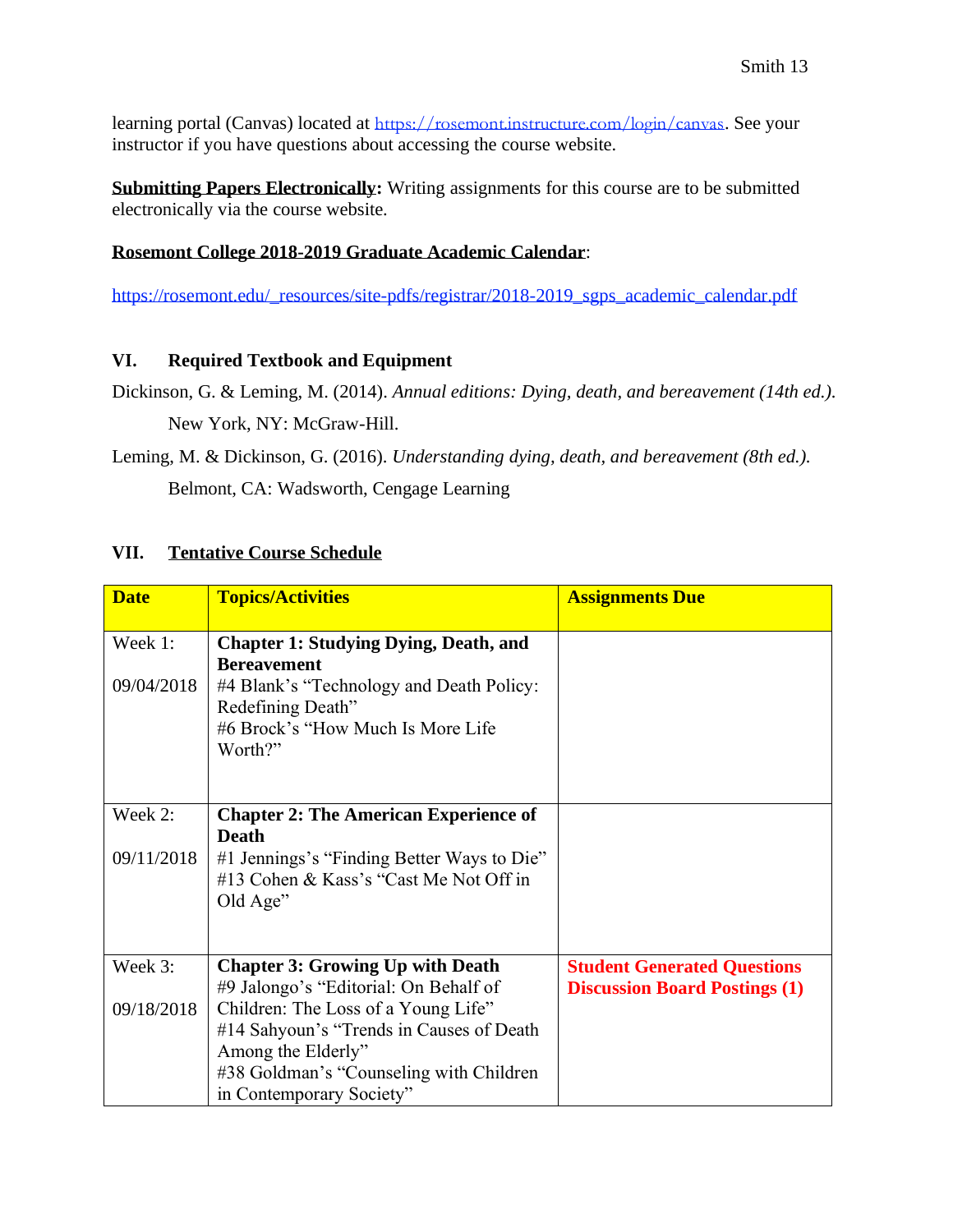| Week 4:         | <b>Chapter 4: Perspectives on Death and</b>                                 | <b>Student Generated Questions</b>                         |
|-----------------|-----------------------------------------------------------------------------|------------------------------------------------------------|
|                 | <b>Life After Death</b>                                                     |                                                            |
| 09/25/2018      | #17 Ramondetta and Sills's "Spirituality"                                   |                                                            |
|                 | and Religion in the 'Art of Dying"<br>#29 Whalen's "How Different Religions |                                                            |
|                 | Pay Their Final Respects"                                                   |                                                            |
|                 |                                                                             |                                                            |
| Week 5:         | <b>Chapter 5: The Dying Process</b>                                         | <b>Student Generated Questions</b>                         |
|                 | #3 Kehl's "Moving Toward Peace: An                                          | <b>Discussion Board Postings (2)</b>                       |
| 10/02/2018      | Analysis of the Concept of a Good Death"                                    |                                                            |
|                 |                                                                             |                                                            |
|                 |                                                                             |                                                            |
| Week 6:         | <b>Chapter 6: Living with Dying</b>                                         | <b>Student Generated Questions</b>                         |
|                 | #15 Morrison and Meier's "Palliative Care"                                  |                                                            |
| 10/09/2018      | #16 Sanders's "Hospice Referral Decisions:                                  |                                                            |
|                 | The Role of Physicians"                                                     |                                                            |
|                 |                                                                             |                                                            |
| Week 7:         | <b>Chapter 7: Dying in the American Health</b>                              | <b>Student Generated Questions</b>                         |
|                 | <b>Care System</b>                                                          | <b>Discussion Board Postings (3)</b>                       |
| 10/16/2018      | #5 Froggatt & Payne's "A Survey of End<br>of-Life Care in Care Homes"       |                                                            |
|                 | #18 Song's "Dying on the Streets"                                           |                                                            |
|                 |                                                                             |                                                            |
|                 |                                                                             |                                                            |
| Week 8:         |                                                                             |                                                            |
|                 | <b>Chapter 8: Biomedical Issues and</b><br><b>Euthanasia</b>                | <b>Student Generated Questions</b>                         |
| 10/23/2018      | #22 Foley's "Competent Care for the Dying                                   |                                                            |
|                 | Instead of Physician-Assisted Suicide"                                      |                                                            |
|                 | #23 Yeoman's "Colleen's Choice"                                             |                                                            |
|                 |                                                                             |                                                            |
|                 |                                                                             |                                                            |
| Week 9:         | <b>Chapter 9: Suicide</b>                                                   | <b>Student Generated Questions</b>                         |
|                 | #25 Franke's "When Students Kill                                            | <b>Grief and Loss Perspective</b>                          |
| 10/30/2018      | Themselves, Colleges May Get the Blame"                                     |                                                            |
|                 |                                                                             |                                                            |
|                 |                                                                             |                                                            |
| <b>Week 10:</b> | <b>Chapter 10: Diversity in Death Rituals</b>                               | <b>Student Generated Questions</b>                         |
|                 | #2 Lynch's "Into the Oblivion"                                              |                                                            |
| 11/06/2018      | #30 Macomber's "The Arlington Ladies"                                       |                                                            |
|                 |                                                                             |                                                            |
| Week 11:        | <b>Chapter 12: The Legal Aspects of Dying</b>                               |                                                            |
|                 | #20 Rudden's "Death and the Law"                                            | <b>Student Generated Questions</b><br><b>Loss Timeline</b> |
| 11/13/2018      | #21 Cohen's "What Living Wills Won't                                        |                                                            |
|                 | Do''                                                                        |                                                            |
|                 |                                                                             |                                                            |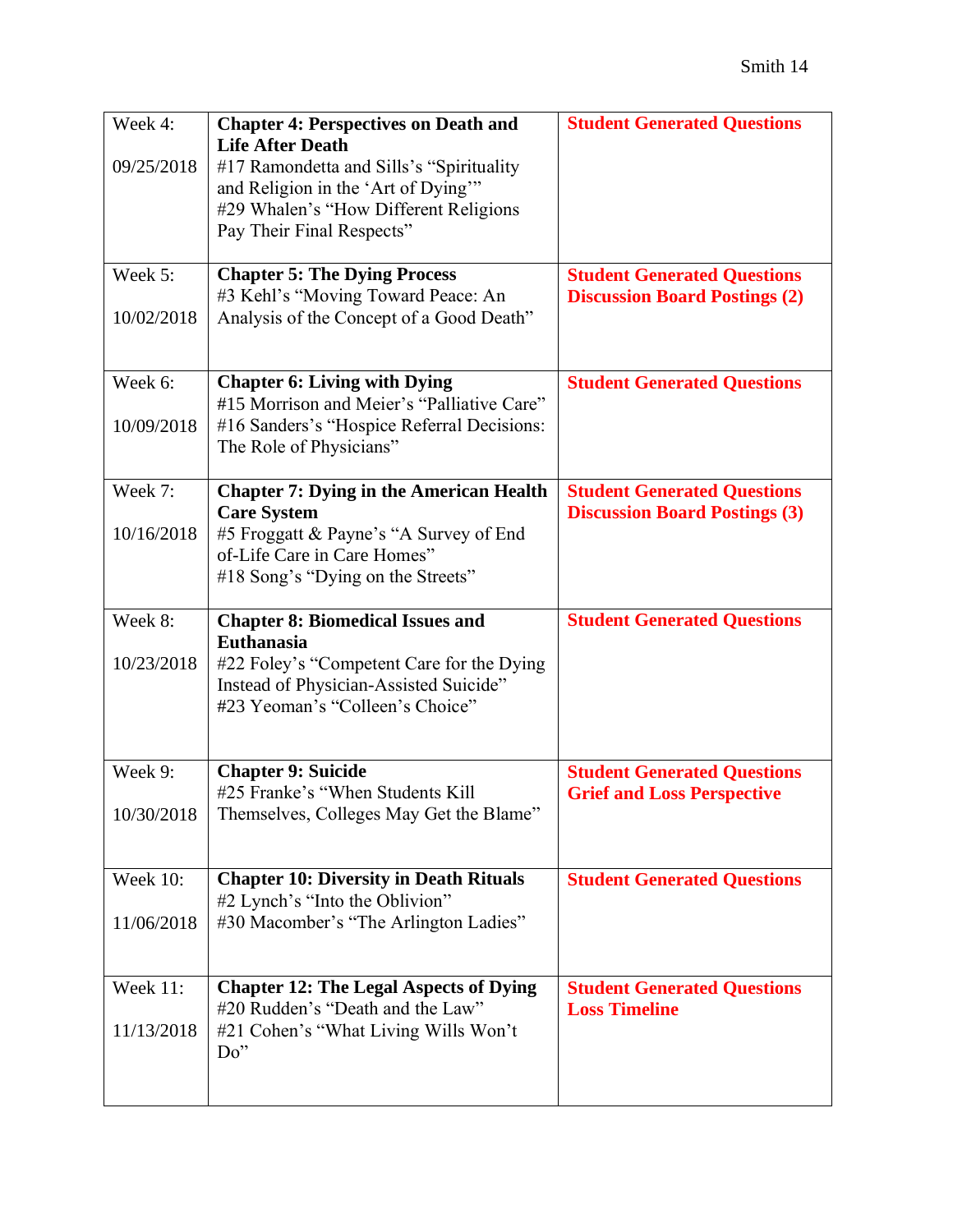| <b>Week 12:</b> | Thanksgiving Holiday – No Class            |                                    |
|-----------------|--------------------------------------------|------------------------------------|
| 11/20/2018      |                                            |                                    |
| Week 13:        | <b>Chapter 13: Coping with Loss</b>        | <b>Student Generated Questions</b> |
|                 | #10 Kemp, Harris & Chavez' "Knowledge"     |                                    |
| 11/27/2018      | of Sudden Infant Death Syndrome:           |                                    |
|                 | Prevention Strategies in a Multicultural,  |                                    |
|                 | Disadvantaged Community"                   |                                    |
|                 | #11 Kaufman & Kaufman's "And Then the      |                                    |
|                 | Dog Died"                                  |                                    |
| Week $14$ :     | <b>Chapter 14: Grieving Throughout the</b> | <b>Student Generated Questions</b> |
|                 | <b>Life Cycle</b>                          | <b>Media Project Choice</b>        |
| 12/04/2018      | #12 Utne's "To Live with No Regrets"       |                                    |
|                 | #33 Doka's "Disenfranchised Grief"         |                                    |
|                 |                                            |                                    |

### **VIII. Bibliography**

#### **A. Print Resources**

Aiken, L. (1994). *Dying, death and bereavement (3rd ed.).* Needham Heights, MASS:

Allyn & Bacon.

- Anderson, M. (2007). *Coping with sorrow on the loss of your pet.* Los Angeles, CA: Peregrine Press.
- Becvar, D. S. (2001). *In the presence of grief: Helping family members resolve death, dying, and bereavement issues.* New York, NY: The Guilford Press.
- Byock, I. (1998). *Dying well: The prospect for growth at the end of life*. New York, NY: Putnam.
- Cross, D. (2010). *A new normal: Learning to live with grief and loss.* Las Vegas, NV: Cross. Deranieri, J. T., Clements Jr., P. T., & Henry, G. C. (2002). Assessment and intervention after sudden traumatic death. *Journal of Psychosocial Nursing, 40*(4), 30-37.
- DeSpelder, L. & Strickland, A. (1995). *The path ahead: Readings in death and dying*. Mountain View, CA: Mayfield Publishing Company.
- DeSpelder, L.A. & Strickland, A.L. (2005). *The last dance: Encountering death and dying (7th ed.).* Boston, MA: McGraw Hill.
- DeSpelder, L.A. & Strickland, A.L. (2005). *A journey through the last dance: Activities and resources.* Boston, MA: McGraw Hill.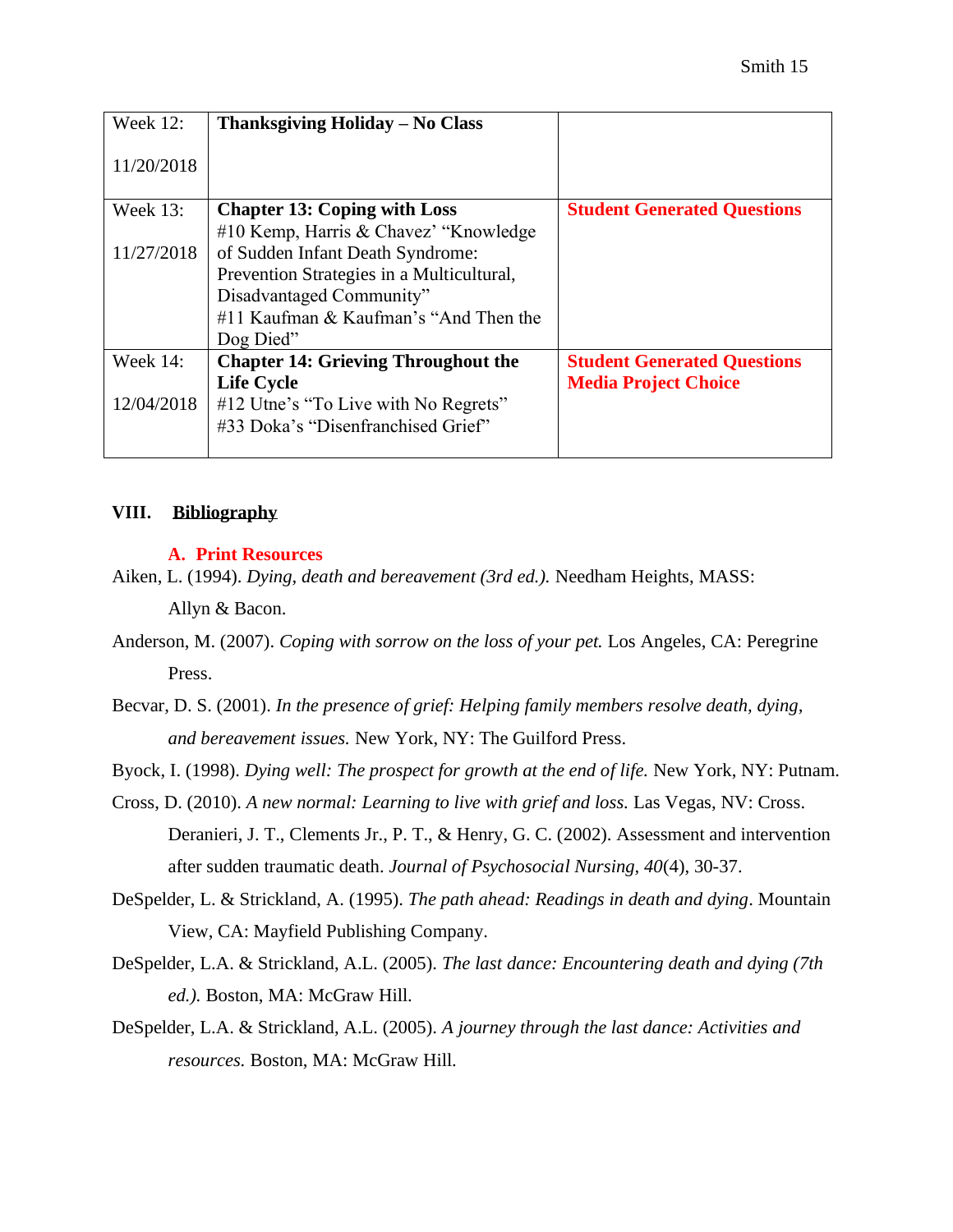- Doka, K. (1995). *Children mourning; mourning children*. Washington, DC: Hospice Foundation of America.
- Frantz, T., Trolley, B. & Johll, M. (1996). Religious aspects of bereavement. *Pastoral Psychology. 44*(3), 151-164.
- Freeman, S. (2005). *Grief and loss: Understanding the journey*. Belmont, CA: Cengage.
- Gittleman-Davies, S. (1999). *Surviving grief.* Rancho Palos Verdes, CA: Pumpkin Publishing.
- Gough, M. (2000). *Smashing pumpkins and blind melons: Using popular music to help grieving adolescents.* In J. D. Morgan (Ed.), Meeting the needs of our clients creatively: the impact of art and culture on caregiving. (pp. 151- 165). Amityville, NY: Baywood Publishers.
- Hewett, J.(1980). *After suicide*. Philadelphia, PA: Westminster Press.
- Humphrey, K. M. (2009). *Counseling strategies for loss and grief*. Alexandria, VA: American Counseling Association.
- Jeffreys, J. S. (2011). *Helping grieving people – When tears are not enough*. New York, NY: Routlege Taylor & Francis Group.
- Jordan, J. R., & Neimeyer, R. A. (2003). Does grief counseling work? *Death Studies, 27*, 765- 786.
- Kubler-Ross, E. (1969). *On death and dying*. New York, NY: Macmillan.
- Kubler-Ross, E. (1974). *Questions and answers on death and dying*. New York, NY: Simon & Schuster.
- Kubler-Ross, E. & Kessler, D. (2005). *On grief and grieving: Finding the meaning of grief through the five stages of loss*. New York, NY: Scribner.
- Kulic, K. R. (2003). An account of group work with family members of 9/11. *Journal of Specialists in Group Work, 28*(3), 195-198.
- Neeld, E. (1990). *Seven choices*. New York, NY: Potter, Inc.
- Neimeyer, R. (2001). *Meaning reconstruction & the experience of loss*. Washington, D.C.: American Psychological Association.
- O'Donnell, L., Stueve, A., Wardlaw, D. & O'Donnell, C. (2003). Adolescent suicidality and adult support: The reach for health study of urban youth. *American Journal of Health Behavior, 27*, 633-644.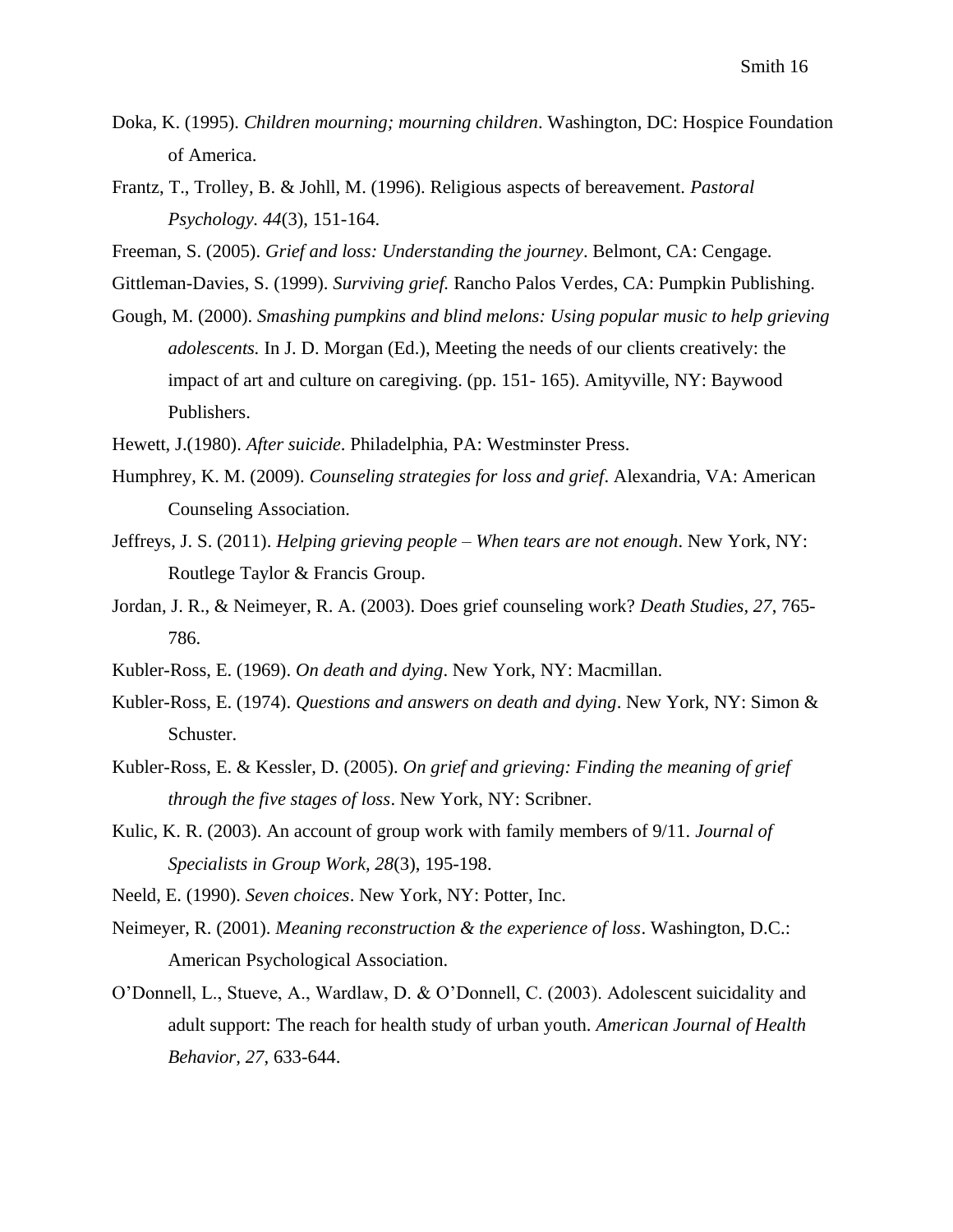- Rando, T. (1984). *Grief, dying, and death: clinical interventions for caregivers*. Champaign, IL: Research Press.
- Rando, T. (1991). *How to go on living after someone you love dies*. Lexington, VA: Lexington Books.
- Rando, T. (2000). *Clinical dimensions of anticipatory mourning: Theory and practice in working with the dying, their loved ones, and their caregivers*. Champaign, IL: Research Press.
- Reilly-Smorawski, B., Armstrong, A. V., & Catlin, E. A. (2002). Bereavement support for couples following death of a baby: Program development and 14-year exit analysis. *Death Studies, 26*, 21-37.
- Saltzman, W. R., Pynoos, R. S., Layne, C. M., Steinberg, A. M., & Aisenberg, E. (2001). Trauma- and grief-focused intervention for adolescents exposed to community violence: Results of a school-based screening and group treatment protocol. *Group Dynamics: Theory, Research, and Practice, 5*(4), 291-303.
- Seigerman, A. (2001). *A social worker's perspective on pregnancy loss*. In M. R. Berman (Ed.) Parenthood lost: Healing pain after miscarriage, stillbirth, and infant death (pp. 89-93).
- Westport, CT: Bergin & Garvey.
- Stroebe, M., Hansson, R., Stroebe, W. & Schut, H. (2001). *Handbook of bereavement research: Consequences, coping and care.* Alexandria, VA: American Psychological Association.
- Walsh, K. (2011). *Grief and loss: Theories and skills for the helping professions (2nd ed.).* New York, NY: Pearson.

#### **B. Non-Print Resources**

#### **Films**

Living with Grief: Children, Adolescents, and Loss. (2000). Washington, D.C.: Hospice Foundation of America.

Moment of Death. (2008). NGHT, Inc.

On Our Own Terms: Moyers on Dying. (2000). New York, NY: Public Affairs

Television, Inc. (Film) Suicide. (2001). Princeton, NJ: Films for the Humanities.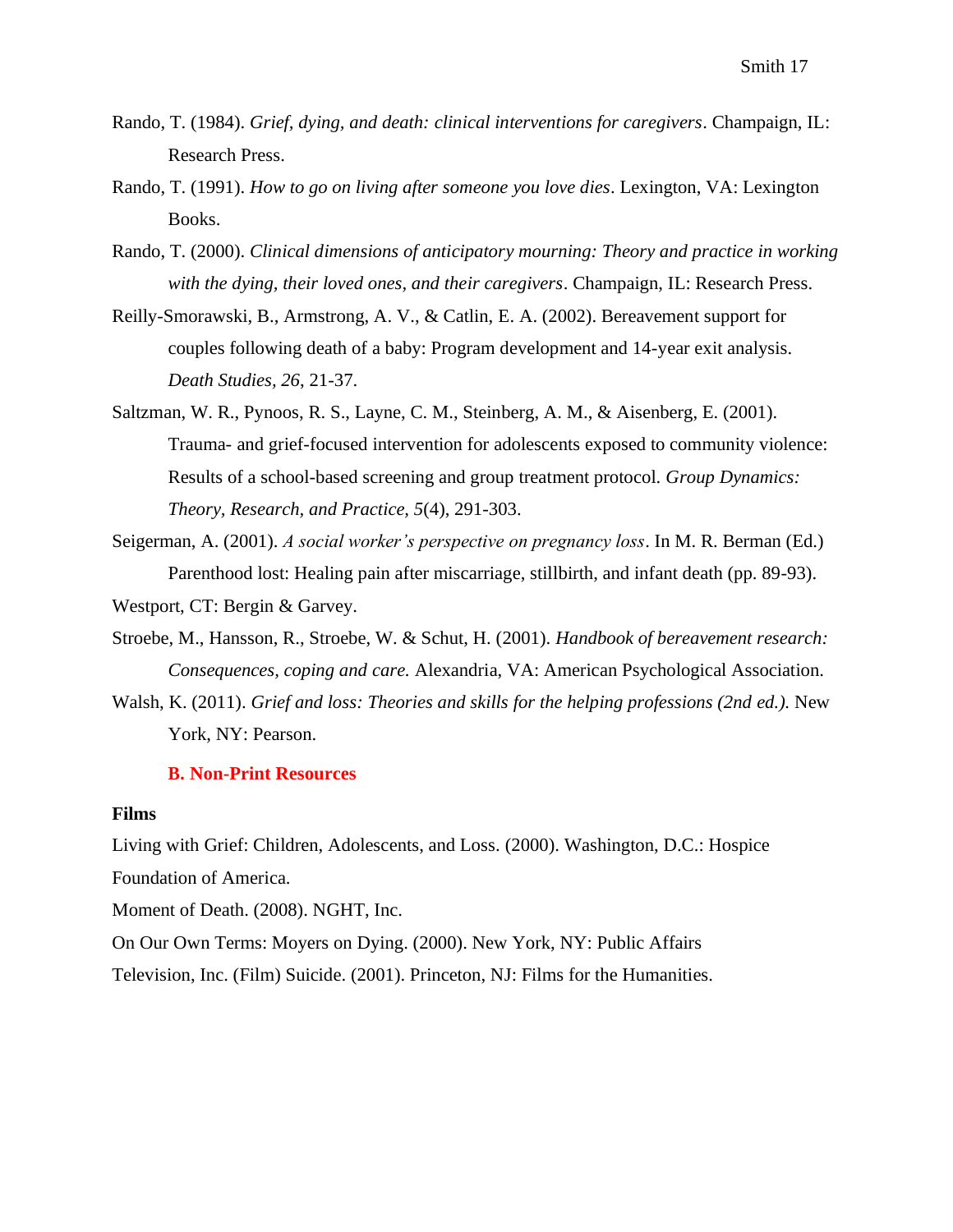## **IX. CACREP Standards Assessment Crosswalk**

| <b>CACREP Standard (Main Content)</b>                                                                                                                                                                                                                                                                                                                     | <b>Assessment</b>                                                                                                  | <b>Student Learning Outcome</b> |
|-----------------------------------------------------------------------------------------------------------------------------------------------------------------------------------------------------------------------------------------------------------------------------------------------------------------------------------------------------------|--------------------------------------------------------------------------------------------------------------------|---------------------------------|
| The multiple professional roles and<br>functions of counselors across specialty<br>areas, and their relationships with human<br>service and integrated behavioral health<br>care systems, including interagency and<br>interorganizational collaboration and<br>consultation (1b. Professional<br><b>Counseling Orientation and Ethical</b><br>Practice). | <b>Discussion Forum</b><br>Postings, Grief and<br>Loss Perspective,<br>Media Project<br>Choice                     | $(A)$ $(E)$ $(F)$               |
| The role and process of the professional<br>counselor advocating on behalf of the<br>profession (1d. Professional Counseling<br><b>Orientation and Ethical Practice).</b>                                                                                                                                                                                 | <b>Discussion Forum</b><br>Postings, Grief and<br>Loss Perspective,<br>Loss Timeline,<br>Media Project<br>Choice   | $(A)$ $(E)$ $(F)$               |
| Self-care strategies appropriate to the<br>counselor role (1l. Professional<br><b>Counseling Orientation and Ethical</b><br>Practice)                                                                                                                                                                                                                     | Grief and Loss<br>Perspective, Loss<br>Timeline                                                                    | (E)                             |
| Multicultural and pluralistic<br>characteristics within and among diverse<br>groups nationally and internationally (2a.<br><b>Social and Cultural Diversity)</b>                                                                                                                                                                                          | Grief and Loss<br>Perspective, Loss<br>Timeline, Media<br>Project Choice                                           | $(B)$ $(C)$ $(F)$               |
| The impact of heritage, attitudes, beliefs,<br>understanding, and acculturative<br>experiences on an individual's views of<br>others (2d. Social and Cultural<br>Diversity)                                                                                                                                                                               | Grief and Loss<br>Perspective, Loss<br>Timeline, Media<br>Project Choice                                           | $(B)$ $(C)$ $(F)$               |
| Help-seeking behaviors of diverse clients<br>(2f. Social and Cultural Diversity)                                                                                                                                                                                                                                                                          | <b>Student Generated</b><br>Questions, Grief<br>and Loss<br>Perspective, Loss<br>Timeline, Media<br>Project Choice | $(B)$ $(C)$ $(D)$ $(F)$         |
| The impact of spiritual beliefs on clients'<br>and counselors' worldviews (2g. Social<br>and Cultural Diversity)                                                                                                                                                                                                                                          | Grief and Loss<br>Perspective, Loss<br>Timeline, Media<br>Project Choice                                           | $(B)$ $(C)$ $(D)$ $(F)$         |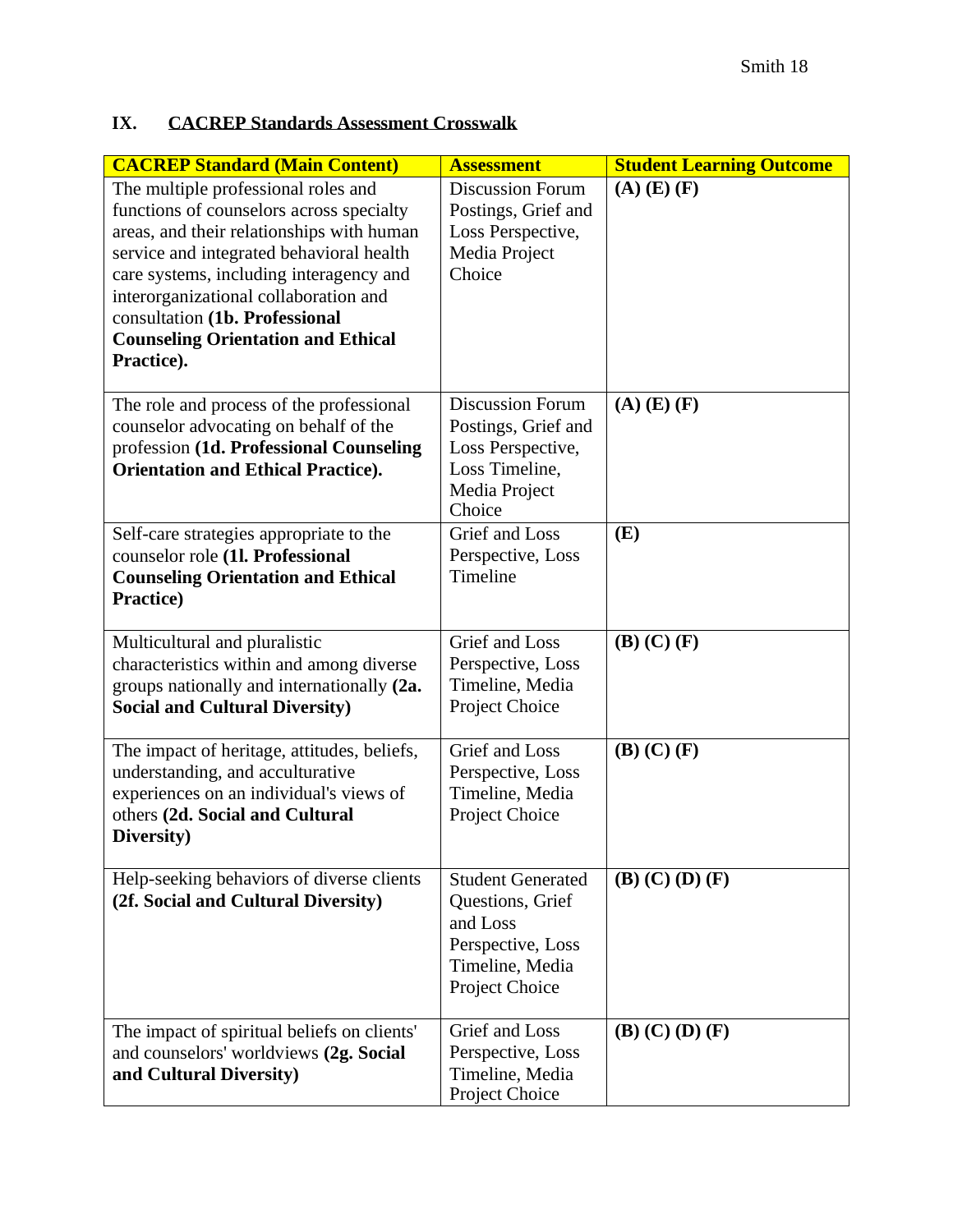| Systemic and environmental factors that       | <b>Student Generated</b> | $(B)$ $(D)$                 |
|-----------------------------------------------|--------------------------|-----------------------------|
| affect human development, functioning,        | Questions,               |                             |
| and behavior (3f. Human Growth and            | <b>Discussion Forum</b>  |                             |
| Development)                                  | Postings, Grief and      |                             |
|                                               | Loss Perspective,        |                             |
|                                               | Loss Timeline,           |                             |
|                                               | Media Project            |                             |
|                                               | Choice                   |                             |
| Effects of crisis, disasters, and trauma on   | <b>Student Generated</b> | $\overline{\text{(C)}}$ (D) |
| diverse individuals across the lifespan       | Questions,               |                             |
| (3g. Human Growth and Development).           | <b>Discussion Forum</b>  |                             |
|                                               | Postings, Grief and      |                             |
|                                               | Loss Perspective,        |                             |
|                                               | Loss Timeline,           |                             |
|                                               | Media Project            |                             |
|                                               | Choice                   |                             |
| Approaches for conceptualizing the            | Loss Timeline,           | $(A)$ $(B)$ $(C)$ $(D)$     |
| interrelationships among and between          | Media Project            |                             |
| work, mental well-being, relationships,       | Choice                   |                             |
| and other life roles and factors (4b.         |                          |                             |
| <b>Career Development).</b>                   |                          |                             |
|                                               |                          |                             |
| Approaches for assessing the conditions of    | <b>Student Generated</b> | $(B)$ $(D)$ $(F)$           |
| the work environment on clients' life         | Questions,               |                             |
| experiences (4d. Career development).         | <b>Discussion Forum</b>  |                             |
|                                               | Postings, Media          |                             |
|                                               | Project Choice           |                             |
| A systems approach to conceptualizing         | Loss Timeline,           | $(B)$ $(D)$                 |
| clients (5b. Counseling and Helping           | Media Project            |                             |
| Relationships).                               | Choice                   |                             |
|                                               |                          |                             |
| Counselor characteristics and behaviors       | <b>Student Generated</b> | (E)                         |
| that influence the counseling process (5f.    | Questions,               |                             |
| <b>Counseling and Helping Relationships).</b> | <b>Discussion Forum</b>  |                             |
|                                               | Postings, Grief and      |                             |
|                                               | <b>Loss Perspective</b>  |                             |
| Developmentally relevant counseling           | <b>Student Generated</b> | $(A)$ $(C)$ $(F)$           |
| treatment or intervention plans (5h.          | Questions,               |                             |
| <b>Counseling and Helping Relationships).</b> | <b>Discussion Forum</b>  |                             |
|                                               | Postings, Grief and      |                             |
|                                               | Loss Perspective,        |                             |
|                                               | Media Project            |                             |
|                                               | Choice                   |                             |
| Therapeutic factors and how they              | <b>Student Generated</b> | (E)                         |
| contribute to group effectiveness (6c.        | Questions, Media         |                             |
| <b>Group Counseling and Group Work).</b>      | Project Choice           |                             |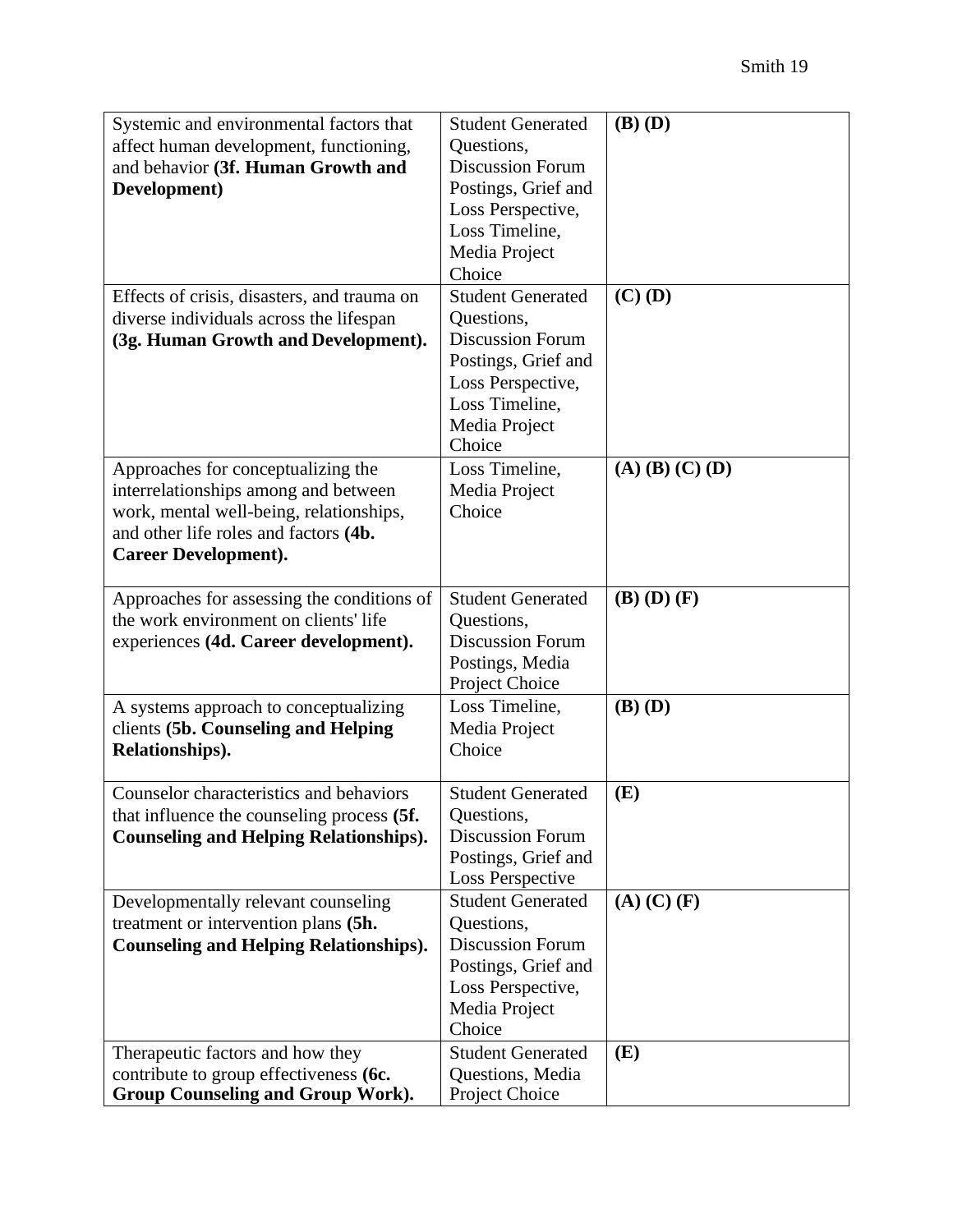| Types of groups and other considerations<br>that affect conducting groups in various<br>settings (6f. Group Counseling and<br>Group Work).                                 | <b>Student Generated</b><br>Questions                                                                  | $(A)$ $(B)$ $(E)$ |
|----------------------------------------------------------------------------------------------------------------------------------------------------------------------------|--------------------------------------------------------------------------------------------------------|-------------------|
| Procedures for assessing risk of<br>aggression or danger to others, self-<br>inflicted harm, or suicide (7c. Assessment<br>and Testing).                                   | <b>Student Generated</b><br>Questions,<br><b>Discussion Forum</b><br>Postings, Media<br>Project Choice | $(A)$ $(D)$       |
| Ethical and cultural relevant strategies for<br>selecting, administering, and interpreting<br>assessment and test results (7m.<br><b>Assessment and Testing).</b>          | <b>Student Generated</b><br>Questions,<br><b>Discussion Forum</b><br>Postings, Media<br>Project Choice | $(A)$ $(E)$ $(F)$ |
| The importance of research in advancing<br>the counseling profession, including how<br>to critique research to inform counseling<br>practice (8a.Research and Evaluation). | <b>Discussion Forum</b><br>Postings                                                                    | (F)               |
| Needs assessments (8c. Research and<br>Evaluation).                                                                                                                        | <b>Student Generated</b><br>Questions,<br><b>Discussion Forum</b><br>Postings, Media<br>Project Choice | $(A)$ $(D)$       |

| <b>CACREP Specialty Standards (Clinical</b><br><b>Mental Health Counseling</b> )                       | <b>Assessment</b>                                                                                      | <b>Student Learning Outcome</b> |
|--------------------------------------------------------------------------------------------------------|--------------------------------------------------------------------------------------------------------|---------------------------------|
| 1. Foundations                                                                                         |                                                                                                        |                                 |
| E. Psychological tests and assessments<br>specific to clinical mental health<br>counseling             | <b>Student Generated</b><br>Questions,<br><b>Discussion Forum</b><br>Postings, Media<br>Project Choice | $(A)$ $(D)$                     |
| <b>2. Contextual Dimensions</b>                                                                        |                                                                                                        |                                 |
| A. Roles and settings of clinical mental<br>health counselors                                          | <b>Discussion Forum</b><br>Postings, Grief and<br>Loss Perspective,<br>Media Project<br>Choice         | $(A)$ $(E)$ $(F)$               |
| B. Etiology, nomenclature, treatment,<br>referral, and prevention of mental and<br>emotional disorders | <b>Discussion Forum</b><br>Postings, Media<br>Choice Project                                           | $(A)$ $(D)$ $(E)$ $(F)$         |